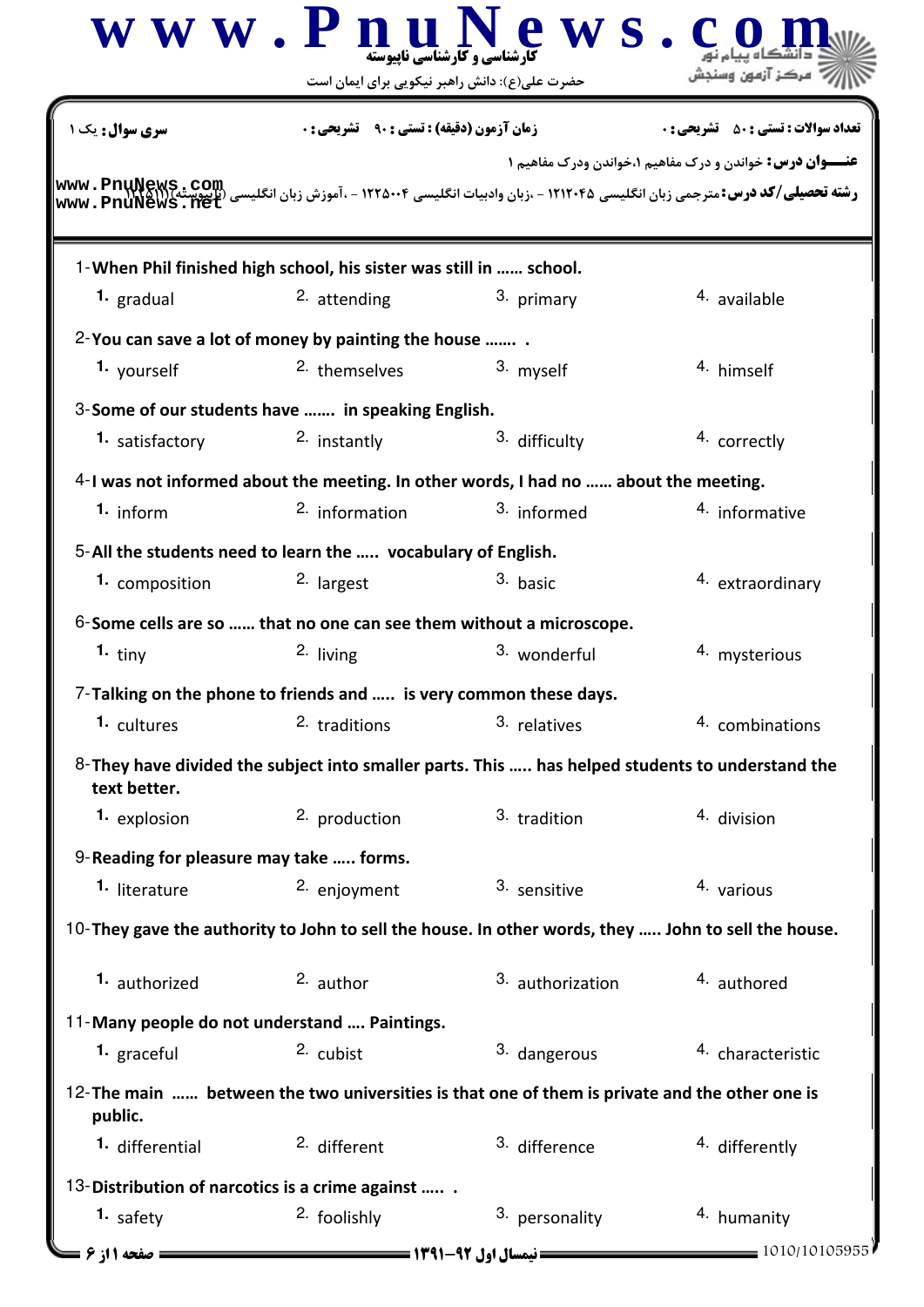|                                                                                                          | www.PnuN<br>حضرت علی(ع): دانش راهبر نیکویی برای ایمان است | ews.c<br><b>کارشناسی و کارشناسی ناپیوسته</b>                                                                 |                                                                                                                 |  |  |
|----------------------------------------------------------------------------------------------------------|-----------------------------------------------------------|--------------------------------------------------------------------------------------------------------------|-----------------------------------------------------------------------------------------------------------------|--|--|
| <b>سری سوال :</b> یک ۱<br>www.PnuNews.                                                                   | <b>زمان آزمون (دقیقه) : تستی : ۹۰ تشریحی : 0</b>          | <b>رشته تحصیلی/کد درس:</b> مترجمی زبان انگلیسی ۱۲۱۲۰۴۵ - ،زبان وادبیات انگلیسی ۱۲۲۵۰۰۴ - ،آموزش زبان انگلیسی | <b>تعداد سوالات : تستي : 50 ٪ تشريحي : 0</b><br><b>عنـــوان درس:</b> خواندن و درک مفاهیم ۱،خواندن ودرک مفاهیم ۱ |  |  |
| 14-When the guests left, the house was in great                                                          |                                                           |                                                                                                              |                                                                                                                 |  |  |
| 1. abnormal                                                                                              | 2. illegal                                                | 3. invisibility                                                                                              | 4. disorder                                                                                                     |  |  |
| 15-A criminal who is sent to prison brings  on himself and his family.                                   |                                                           |                                                                                                              |                                                                                                                 |  |  |
| <sup>1.</sup> legality                                                                                   | <sup>2.</sup> impossibility                               | 3. disgrace                                                                                                  | 4. discharge                                                                                                    |  |  |
| 16-After the road accident, the driver's body was                                                        |                                                           |                                                                                                              |                                                                                                                 |  |  |
| 1. sickness                                                                                              | <sup>2.</sup> misfortune                                  | 3. motionless                                                                                                | 4. harmful                                                                                                      |  |  |
| 17-In order to study germs, scientists have to  them.                                                    |                                                           |                                                                                                              |                                                                                                                 |  |  |
| 1. magnify                                                                                               | 2. pacify                                                 | 3. mobilize                                                                                                  | 4. jeopardize                                                                                                   |  |  |
| 18-The book has two authors. That is, they have  the book.                                               |                                                           |                                                                                                              |                                                                                                                 |  |  |
| 1. excluded                                                                                              | <sup>2.</sup> explained                                   | 3. connected                                                                                                 | <sup>4.</sup> coauthored                                                                                        |  |  |
| 19-Metals  when they are heated.                                                                         |                                                           |                                                                                                              |                                                                                                                 |  |  |
| 1. transact                                                                                              | 2. cohere                                                 | 3. expand                                                                                                    | 4. exhale                                                                                                       |  |  |
| 20-The woman was , so she couldn't find a dress which would fit her.                                     |                                                           |                                                                                                              |                                                                                                                 |  |  |
| 1. qualified                                                                                             | 2. oversize                                               | 3. irrational                                                                                                | 4. mechanical                                                                                                   |  |  |
| 21-The early form of writing was                                                                         |                                                           |                                                                                                              |                                                                                                                 |  |  |
| 1. Pictographic                                                                                          | 2. Biographic                                             | 3. Demographic                                                                                               | 4. Photographic                                                                                                 |  |  |
| 22-His long and technical lecture  everybody.                                                            |                                                           |                                                                                                              |                                                                                                                 |  |  |
| 1. overwhelmed                                                                                           | 2. preferred                                              | 3. estimated                                                                                                 | 4. magnified                                                                                                    |  |  |
| 23-Doctors believe that poor  will give you backache.                                                    |                                                           |                                                                                                              |                                                                                                                 |  |  |
| 1. crowd                                                                                                 | 2. immunity                                               | 3. posture                                                                                                   | 4. document                                                                                                     |  |  |
|                                                                                                          |                                                           |                                                                                                              |                                                                                                                 |  |  |
| 24-Today, many  modern weapons are used in wars.<br>1. documantary                                       | 2. worn out                                               | 3. sophisticated                                                                                             | 4. postponed                                                                                                    |  |  |
|                                                                                                          |                                                           |                                                                                                              |                                                                                                                 |  |  |
| 25-An old woman came hobbling down the street.                                                           |                                                           |                                                                                                              |                                                                                                                 |  |  |
| 1. Walking fast                                                                                          |                                                           | 2. Walking joyfully                                                                                          |                                                                                                                 |  |  |
| 3. Walking with difficulty<br><sup>4.</sup> Walking restlessly                                           |                                                           |                                                                                                              |                                                                                                                 |  |  |
| 26-In palmistry, a fortune-teller tries to foresee an individual's future by studying the person's hand. |                                                           |                                                                                                              |                                                                                                                 |  |  |
| 1. Predict                                                                                               | 2. Change                                                 | 3. Stamp                                                                                                     | 4. End                                                                                                          |  |  |
| صفحه 12ز 6                                                                                               |                                                           |                                                                                                              | $= 1010/10105955$                                                                                               |  |  |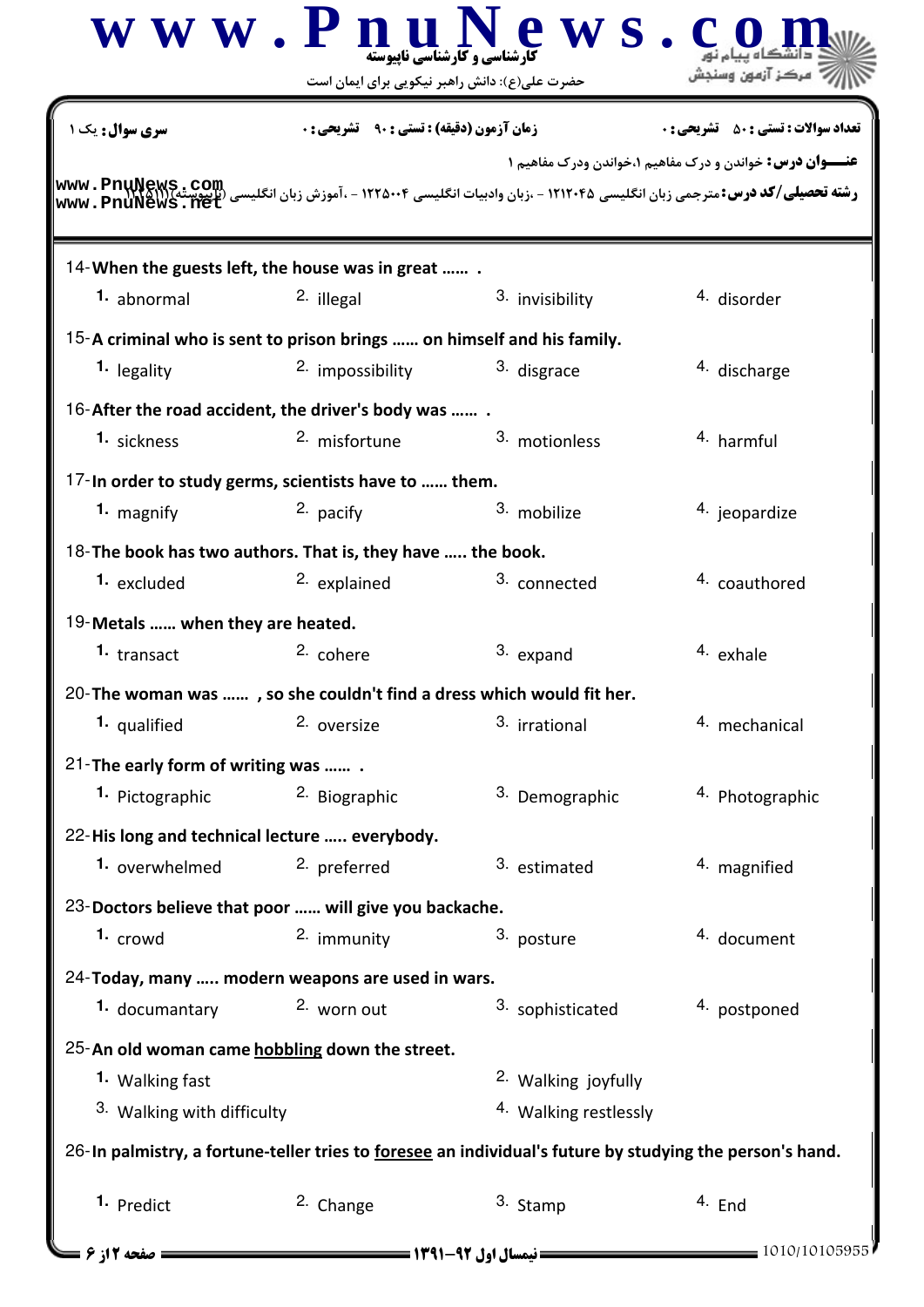|                                                                                                                                              | $\bf W \;\bf W \;\bf W$ ، $\bf P \;\bf n$ وارشناسی و کار شناسی ناپیوسته                             | lews<br>حضرت علی(ع): دانش راهبر نیکویی برای ایمان است | سڪز آزمون وسن                                                                                                                                                                                                                |  |  |
|----------------------------------------------------------------------------------------------------------------------------------------------|-----------------------------------------------------------------------------------------------------|-------------------------------------------------------|------------------------------------------------------------------------------------------------------------------------------------------------------------------------------------------------------------------------------|--|--|
| <b>سری سوال :</b> یک ۱                                                                                                                       |                                                                                                     | <b>زمان آزمون (دقیقه) : تستی : ۹۰</b>                 | <b>تعداد سوالات : تستي : 50 ٪ تشريحي : 0</b>                                                                                                                                                                                 |  |  |
|                                                                                                                                              |                                                                                                     |                                                       | <b>عنـــوان درس:</b> خواندن و درک مفاهیم ۱،خواندن ودرک مفاهیم ۱<br><b>www . PnuNews , COM و شته تحصیلی/کد درس: م</b> ترجمی زبان انگلیسی ۱۲۲۵۰۰۴ - ۱۲۴۵۰۰۴ - ،آموزش زبان انگلیسی (Uneut <b>Sanch)<br/>www . PnuNews ، Het</b> |  |  |
|                                                                                                                                              | 27-Most children first learn to grasp the sense of meaning of a passage before the border meanings. |                                                       |                                                                                                                                                                                                                              |  |  |
| 1. Imply                                                                                                                                     | $2.$ Get                                                                                            | 3. Attract                                            | 4. Sequence                                                                                                                                                                                                                  |  |  |
| 28-Laser is a/n device that strengthens light.                                                                                               |                                                                                                     |                                                       |                                                                                                                                                                                                                              |  |  |
| 1. Weapon                                                                                                                                    | 2. Light                                                                                            | 3. Signal                                             | <sup>4.</sup> Instrument                                                                                                                                                                                                     |  |  |
| 29-People who have difficulty in communicating may be excluded, accidentally or deliberately, from<br>the social exchanges of everyday life. |                                                                                                     |                                                       |                                                                                                                                                                                                                              |  |  |
| 1. Purposefully                                                                                                                              | <sup>2.</sup> Aimlessly                                                                             | 3. Completely                                         | <sup>4.</sup> Carelessly                                                                                                                                                                                                     |  |  |
| upon its surface.                                                                                                                            | 30-Gases and steam, generated by the heat in the interior of the earth, exert a tremendous pressure |                                                       |                                                                                                                                                                                                                              |  |  |
| 1. Hidden                                                                                                                                    | 2. Huge                                                                                             | 3. Safe                                               | <sup>4.</sup> dangerous                                                                                                                                                                                                      |  |  |
| <b>PASSAGE 1</b>                                                                                                                             |                                                                                                     |                                                       |                                                                                                                                                                                                                              |  |  |

 With their brightly colored shawls and handkerchiefs, with their swarthy faces and the mystery that surrounds their movements, the gypsies appeal to the imagination of us all. They seem to be so free from all the cares and responsibilities of ordinary people.

 It may be that our earliest thoughts of them were inspired by fear rather than attraction. We were, perhaps, told stories, for which there is happily no foundation, of their kidnapping little children and ill-treating them; but as we get older we look at them wistfully and think how nice it would be to live always in the open air and in the country, going where we pleased and when we pleased, and never having to worry about tomorrow, so long as the big stew-pot, hanging from three poles over the fire, had plenty of good things in it for today.

No one has done more to draw attention to the gypsies than a writer of the nineteenth century, George Borrow, who himself wandered about England in gipsy fashion for some years, making friends with them and learning their language and their ways. He described his adventures in

## 31-We understand from the passage that gypsies ......

- 1. are eager to live like ordinary people
- $2.$  do not have the cares and responsibilities of ordinary people
- 3. have fearful but wonderful lives
- 4. have been ignored by ordinary people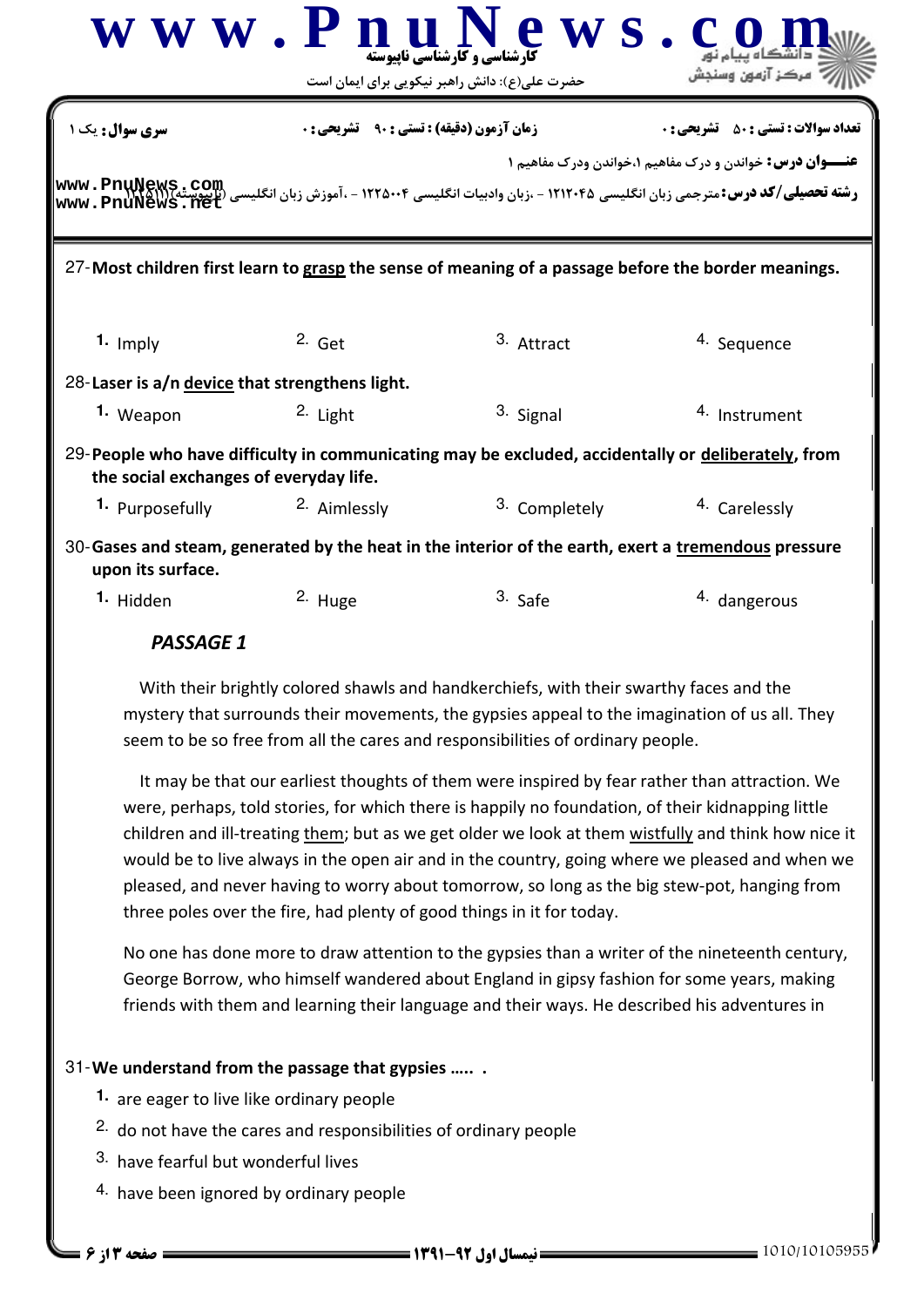|                                                                                                                                                                                                                                                                                                                                                                               | www.PnuN                                                                                                                                                                                                                                                                                                                                                                                                                                                                                          | <b>ews.</b><br><b>کارشناسی و کارشناسی ناییوسته</b><br>حضرت علی(ع): دانش راهبر نیکویی برای ایمان است                                                                          |                                                                                                                                                                                 |  |  |  |
|-------------------------------------------------------------------------------------------------------------------------------------------------------------------------------------------------------------------------------------------------------------------------------------------------------------------------------------------------------------------------------|---------------------------------------------------------------------------------------------------------------------------------------------------------------------------------------------------------------------------------------------------------------------------------------------------------------------------------------------------------------------------------------------------------------------------------------------------------------------------------------------------|------------------------------------------------------------------------------------------------------------------------------------------------------------------------------|---------------------------------------------------------------------------------------------------------------------------------------------------------------------------------|--|--|--|
| <b>سری سوال :</b> یک ۱                                                                                                                                                                                                                                                                                                                                                        |                                                                                                                                                                                                                                                                                                                                                                                                                                                                                                   | <b>زمان آزمون (دقیقه) : تستی : 90 ٪ تشریحی : 0</b>                                                                                                                           | <b>تعداد سوالات : تستي : 50 ٪ تشريحي : 0</b>                                                                                                                                    |  |  |  |
|                                                                                                                                                                                                                                                                                                                                                                               |                                                                                                                                                                                                                                                                                                                                                                                                                                                                                                   |                                                                                                                                                                              | <b>عنـــوان درس:</b> خواندن و درک مفاهیم ۱،خواندن ودرک مفاهیم ۱<br><b>رشته تحصیلی/کد درس:</b> مترجمی زبان انگلیسی ۱۲۱۲۰۴۵ - ،زبان وادبیات انگلیسی ۱۲۲۵۰۰۴ - ،آموزش زبان انگلیسی |  |  |  |
| 32-According to the passage, our earliest thoughts of gypsies were                                                                                                                                                                                                                                                                                                            |                                                                                                                                                                                                                                                                                                                                                                                                                                                                                                   |                                                                                                                                                                              |                                                                                                                                                                                 |  |  |  |
| $1.$ wrong                                                                                                                                                                                                                                                                                                                                                                    | <sup>2.</sup> justified                                                                                                                                                                                                                                                                                                                                                                                                                                                                           | 3. mystical                                                                                                                                                                  | 4. attractive                                                                                                                                                                   |  |  |  |
| 33-The writer of the passage<br><sup>2.</sup> likes the stew cooked by gypsies<br>34-George Borrow was<br>1. a writer who used to criticize gypsies<br>2. a gipsy who had come to England<br>1. their colorful clothing<br>3. their ill-treatment of little children<br><sup>4.</sup> their swarthy faces<br>36-George Borrow<br><sup>4.</sup> didn't like British life style | 1. doesn't see any justification for gypsies life style<br>3. persuades gypsies to leave their previous life-style<br>3. one of few people who tried to understand gipsies<br>4. the first person who brought the life style of gypsies to England<br><sup>2.</sup> the mystery that surrounds their movements<br><sup>1.</sup> learned about gipsies life by living with them<br><sup>2.</sup> prevented English people from bothering gipsies<br>3. advertised British life style among gypsies | 4. is happy that there is no foundation for the fearful stories about gipsies<br>35-All of the following are among the reasons that gipsies appeal to our imagination except |                                                                                                                                                                                 |  |  |  |
| 37-What does <i>them</i> in line 7 refer to?                                                                                                                                                                                                                                                                                                                                  |                                                                                                                                                                                                                                                                                                                                                                                                                                                                                                   |                                                                                                                                                                              |                                                                                                                                                                                 |  |  |  |
| 1. Old stories                                                                                                                                                                                                                                                                                                                                                                | 2. Gipsies                                                                                                                                                                                                                                                                                                                                                                                                                                                                                        | 3. Little children                                                                                                                                                           | 4. Kidnappers                                                                                                                                                                   |  |  |  |
| 38-What does wistfully in line 8 mean?                                                                                                                                                                                                                                                                                                                                        |                                                                                                                                                                                                                                                                                                                                                                                                                                                                                                   |                                                                                                                                                                              |                                                                                                                                                                                 |  |  |  |
| 1. Carelessly                                                                                                                                                                                                                                                                                                                                                                 | 2. eagerly                                                                                                                                                                                                                                                                                                                                                                                                                                                                                        | 3. Shamefully                                                                                                                                                                | <sup>4.</sup> Beautifully                                                                                                                                                       |  |  |  |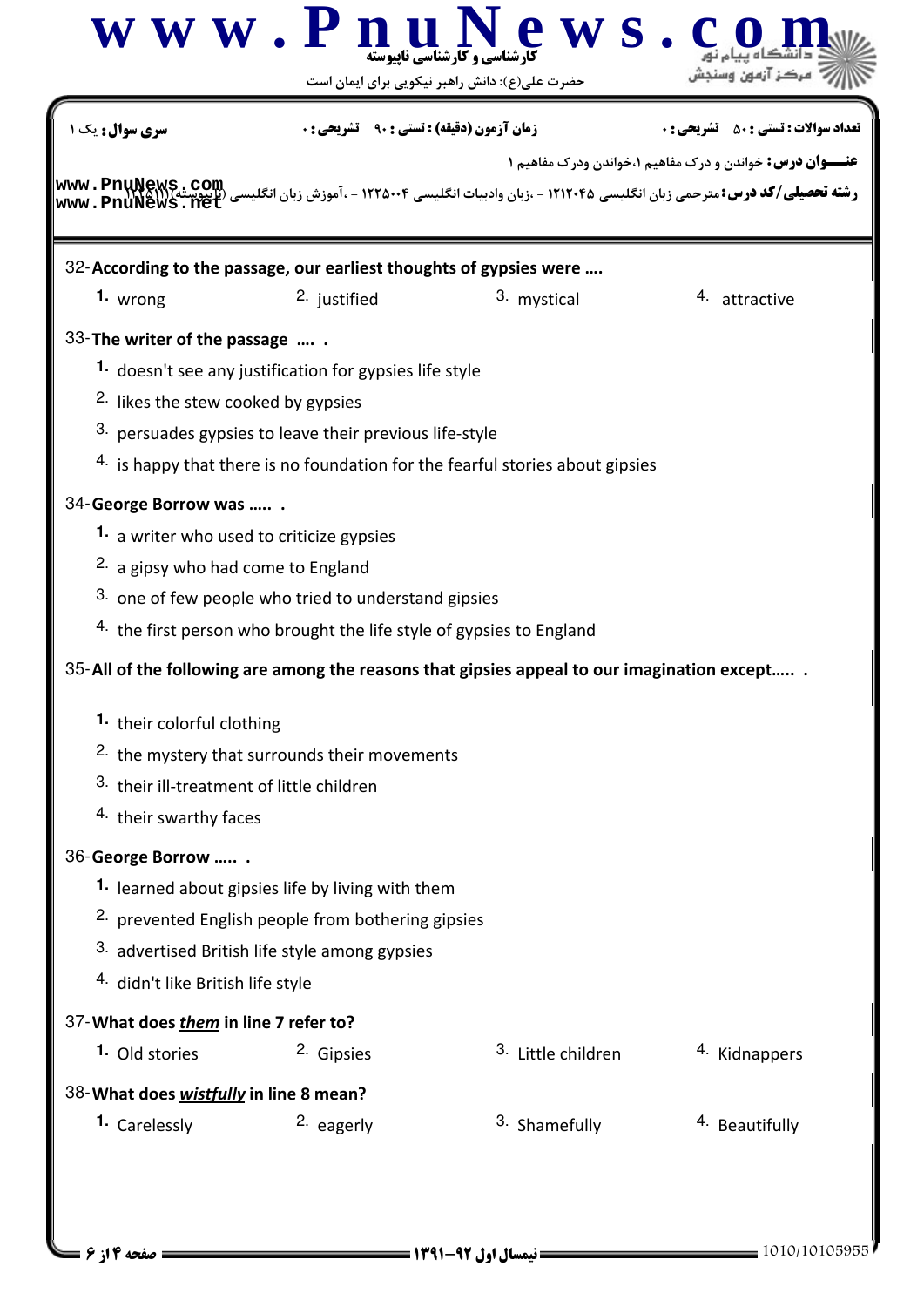

حضرت علي(ع): دانش راهبر نيكويي براي ايمان است

نعداد سوالات : تستي : ۵۰ تشريحي : . زمان آزمون (دقيقه) : تستي : ۹۰ تشريحي : . سري سوال : يک 1

**رشته تحصیلی/کد درس:** مترجمی زبان انگلیسی ۱۲۱۲۰۴۵ - ،زبان وادبیات انگلیسی ۱۲۲۵۰۰۴ - ،آموزش زبان انگ '22)'''(607) ,-**[www.PnuNews.com](http://pnunews.com) [www.PnuNews.net](http://pnunews.net)**

## 39-The writer of the passage ......

- **1.** is against the life style of gypsies
- 3. is attracted to the simple life of gipsies
- 2. talks about the details of gipsy life
- 4. suggests that gypsies should be avoided

**عنـــوان درس:** خواندن و درک مفاهیم ۱،خواندن ودرک مفاهیم ۱

## PASSAGE 2

All animals breathe. They breathe in oxygen, one of the gases the air is made of. Some animals get oxygen directly from the air itself. Some get it from air that is dissolved in water. All animals, as they breathe out, throw carbon dioxide away.

Different animals breathe in different ways. People and all other animals breathe with lungs. So do all birds and reptiles and most grown-up amphibians. Lungs are made of tiny air sacs joined by little tubes.

All fishes have gills for breathing. Gills are small fringes or sheets of thin 'skin'. As water flows past them, the gills take in oxygen from the air dissolved in the water. Lungfishes have both gills

| 40-Which animals have both gills and lungs? |                                               |                                 |                             |  |  |  |  |  |
|---------------------------------------------|-----------------------------------------------|---------------------------------|-----------------------------|--|--|--|--|--|
| 1. Birds                                    | 2. Lungfishes                                 | 3. Reptiles                     | 4. Mammals                  |  |  |  |  |  |
| 41-What are gills made of?                  |                                               |                                 |                             |  |  |  |  |  |
| $1.$ Skin                                   | 2. Air sacs                                   | 3. Tubes                        | <sup>4.</sup> Oxygen        |  |  |  |  |  |
|                                             | 42-What is thrown away as animals breath out? |                                 |                             |  |  |  |  |  |
| 1. Oxygen                                   | 2. Air sacs                                   | <sup>3.</sup> Little tubes      | <sup>4</sup> Carbon dioxide |  |  |  |  |  |
| 43-The passage is mainly about              |                                               |                                 |                             |  |  |  |  |  |
| 1. Animals                                  | 2. Breathing                                  | 3. Fishes                       | 4. Dissolving               |  |  |  |  |  |
| 44-Animals get the oxygen they need         |                                               |                                 |                             |  |  |  |  |  |
| 1. in the same way                          |                                               | <sup>2.</sup> in different ways |                             |  |  |  |  |  |
| 3. from water                               |                                               | $4.$ from the air               |                             |  |  |  |  |  |
|                                             |                                               |                                 |                             |  |  |  |  |  |